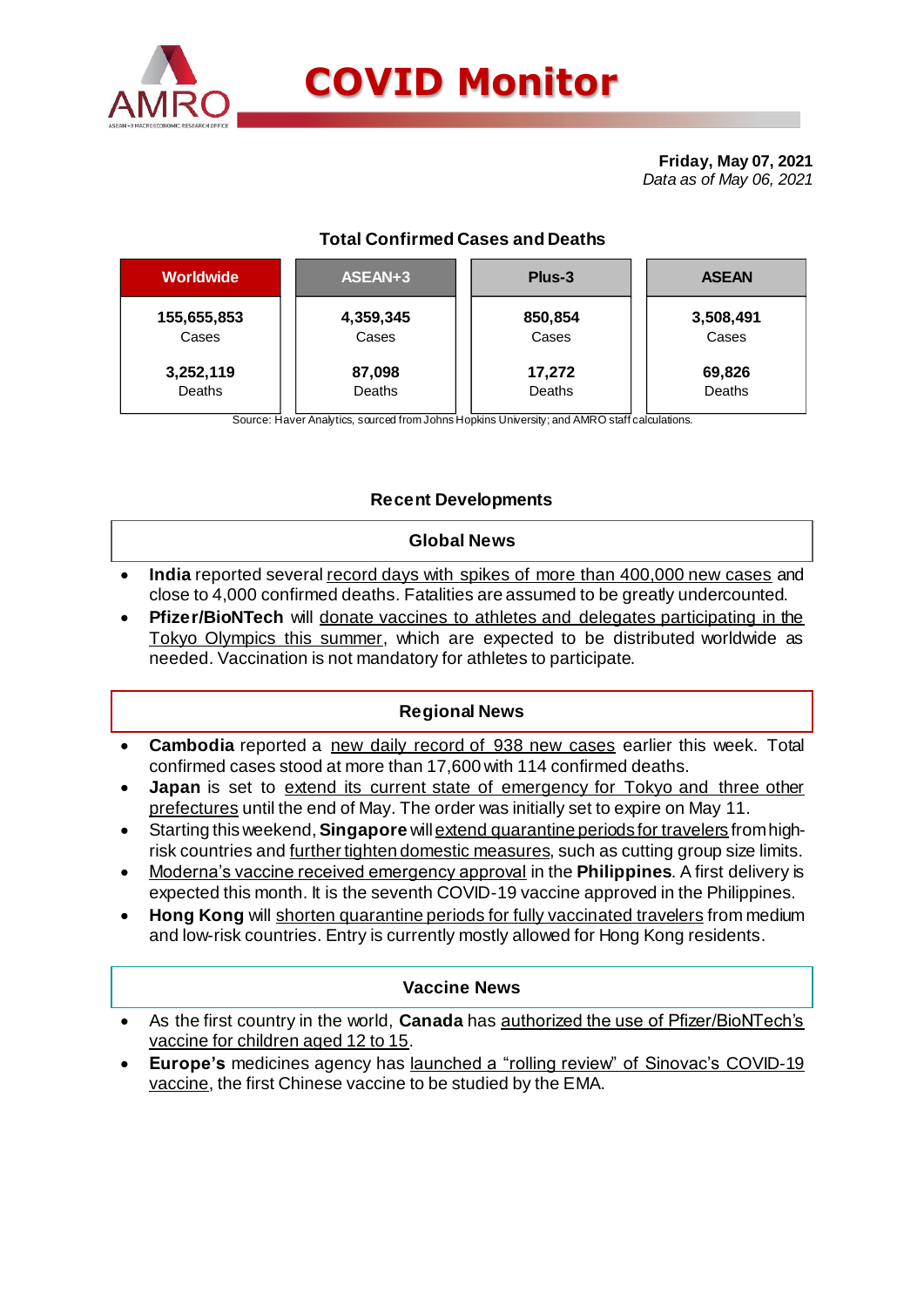| <b>Economy</b>       | <b>Total Cases</b><br>(000) | <b>Cases per 1M</b><br><b>Population</b> | New Cases <sup>1</sup> | New Cases <sup>1</sup><br>since $2020^2$ | <b>New Cases</b><br>per 1M Pop. <sup>1</sup> | <b>ANew</b><br>$\overline{\text{Cases}}^1$ | $\Delta$ % New<br>$\text{Case} \text{s}^1$ | <b>Total</b><br><b>Deaths</b> | <b>New</b><br>Deaths <sup>1</sup> | <b>Fatality</b><br>Rate (%) |
|----------------------|-----------------------------|------------------------------------------|------------------------|------------------------------------------|----------------------------------------------|--------------------------------------------|--------------------------------------------|-------------------------------|-----------------------------------|-----------------------------|
| Global               | 155,656                     |                                          | 733,627                |                                          |                                              | $-91,786$                                  | 0.5                                        | 3,252,119                     | 12,331                            | 2.1                         |
| ASEAN+3              | 4,359                       |                                          | 23,695                 |                                          |                                              | $-1,277$                                   | 0.6                                        | 87.098                        | 391                               | 2.0                         |
| Plus-3               | 851                         |                                          | 5,406                  |                                          |                                              | $-295$                                     | 0.7                                        | 17,272                        | 63                                | 2.0                         |
| <b>ASEAN</b>         | 3,508                       |                                          | 18,289                 |                                          |                                              | $-982$                                     | 0.5                                        | 69,826                        | 328                               | 2.0                         |
|                      |                             |                                          |                        |                                          |                                              |                                            |                                            |                               |                                   |                             |
| China                | 91                          | 65                                       | 12                     |                                          | $\overline{0}$                               | -1                                         | 0.0                                        | 4,636                         | $\Omega$                          | 5.1                         |
| Hong Kong, China     | 12                          | 1,545                                    | 4                      |                                          | $\overline{1}$                               | $-3$                                       | 0.0                                        | 210                           | $\mathbf 0$                       | 1.8                         |
| Japan                | 622                         | 4,948                                    | 4,813                  |                                          | 38                                           | $-218$                                     | 0.8                                        | 10,566                        | 58                                | 1.7                         |
| Korea                | 126                         | 2,421                                    | 577                    |                                          | 11                                           | $-73$                                      | 0.5                                        | 1,860                         | 5                                 | 1.5                         |
|                      |                             |                                          |                        |                                          |                                              |                                            |                                            |                               |                                   |                             |
| Indonesia            | 1,697                       | 6,289                                    | 4,920                  |                                          | 18                                           | $-231$                                     | 0.3                                        | 46,496                        | 166                               | 2.7                         |
| Malaysia             | 428                         | 12,881                                   | 3,286                  |                                          | 99                                           | 395                                        | 0.8                                        | 1,610                         | 17                                | 0.4                         |
| Philippines          | 1,080                       | 9,816                                    | 7,348                  |                                          | 67                                           | $-894$                                     | 0.7                                        | 17,991                        | 121                               | 1.7                         |
| Singapore            | 61                          | 10,748                                   | 24                     |                                          | $\overline{4}$                               | $-7$                                       | 0.0                                        | 31                            | $\Omega$                          | 0.1                         |
| Thailand             | 77                          | 1,129                                    | 1,892                  |                                          | 28                                           | $-317$                                     | 2.7                                        | 336                           | 21                                | 0.4                         |
|                      |                             |                                          |                        |                                          |                                              |                                            |                                            |                               |                                   |                             |
| Brunei Darussalam    | 0.23                        | 506                                      | 1                      |                                          | $\overline{1}$                               | $\mathbf 0$                                | 0.3                                        | 3                             | 0                                 | 1.3                         |
| Cambodia             | 17.62                       | 1,053                                    | 711                    |                                          | 42                                           | 76                                         | 4.9                                        | 114                           | 3                                 | 0.6                         |
| Lao PDR              | 1.18                        | 162                                      | 72                     |                                          | 10                                           | $-10$                                      | 8.3                                        | $\Omega$                      | $\Omega$                          | 0.0                         |
| Myanmar              | 142.87                      | 2,677                                    | 11                     |                                          | $\overline{0}$                               | $-7$                                       | 0.0                                        | 3,210                         | 0                                 | 2.2                         |
| Vietnam              | 3.09                        | 32                                       | 26                     |                                          | $\Omega$                                     | 13                                         | 0.9                                        | 35                            | $\Omega$                          | 1.1                         |
|                      |                             |                                          |                        |                                          |                                              |                                            |                                            |                               |                                   |                             |
| Australia            | 30                          | 1,151                                    | 14                     | $\Lambda$                                | $\overline{1}$                               | -9                                         | 0.0                                        | 910                           | $\Omega$                          | 3.0                         |
| Brazil               | 15,004                      | 70,980                                   | 58,984                 |                                          | 279                                          | $-1,403$                                   | 0.4                                        | 416,949                       | 2,252                             | 2.8                         |
| France               | 5,680                       | 87,389                                   | 18,866                 |                                          | 290                                          | $-6.867$                                   | 0.3                                        | 105.119                       | 228                               | 1.9                         |
| Germany              | 3,503                       | 42,213                                   | 15,948                 |                                          | 192                                          | $-3,542$                                   | 0.5                                        | 84,425                        | 223                               | 2.4                         |
| India                | 21,077                      | 15,390                                   | 389,803                |                                          | 241                                          | $-26,407$                                  | 1.7                                        | 230.168                       | 3,120                             | 1.1                         |
| United Kingdom       | 4,444                       | 66,081                                   | 4,289                  |                                          | 64                                           | 2,030                                      | 0.1                                        | 127,843                       | 49                                | 2.9                         |
| <b>United States</b> | 32,459                      | 98,047                                   | 44,679                 |                                          | 135                                          | $-6,043$                                   | 1.2                                        | 577,538                       | 688                               | 1.8                         |

#### **ASEAN+3 and Selected Economies: Confirmed COVID-19 Cases and Deaths**

Source: Haver Analytics, sourced from Johns Hopkins University; and AMRO staff calculations.

1/ Values show the 7-day average.

2/ Since January 31, 2020.

#### **ASEAN+3 and Selected Economies: Total Vaccines Administered**

#### **ASEAN+3 and Selected Economies: Vaccinations and Aspired Population Coverage**



Source: Haver Analytics, sourced from Our World in Data; and AMRO staff calculations.

Note: Single vaccination doses only. This does not measure the number of people vaccinated, as two doses are required with most av ailable vaccines. Data is reported at irregular interv als; numbers show latest available.



□ To be vaccinated to reach 2021 target ■ Vaccinated with at least one dose

Aspired 2021 target

Sources: Our World in Data via Haver Analytics; various media sources; Economist Intelligence Unit; and AMRO staff estimates and calculations. Note: Percent of population vaccinated shows total administered doses divided by two to ref lect the two-dose regime of most vaccines—it does not necessarily reflect the actual number of fully vaccinated people. Aspired 2021 targets and completion dates of widespread vaccination are goals, forecasts, or estimates.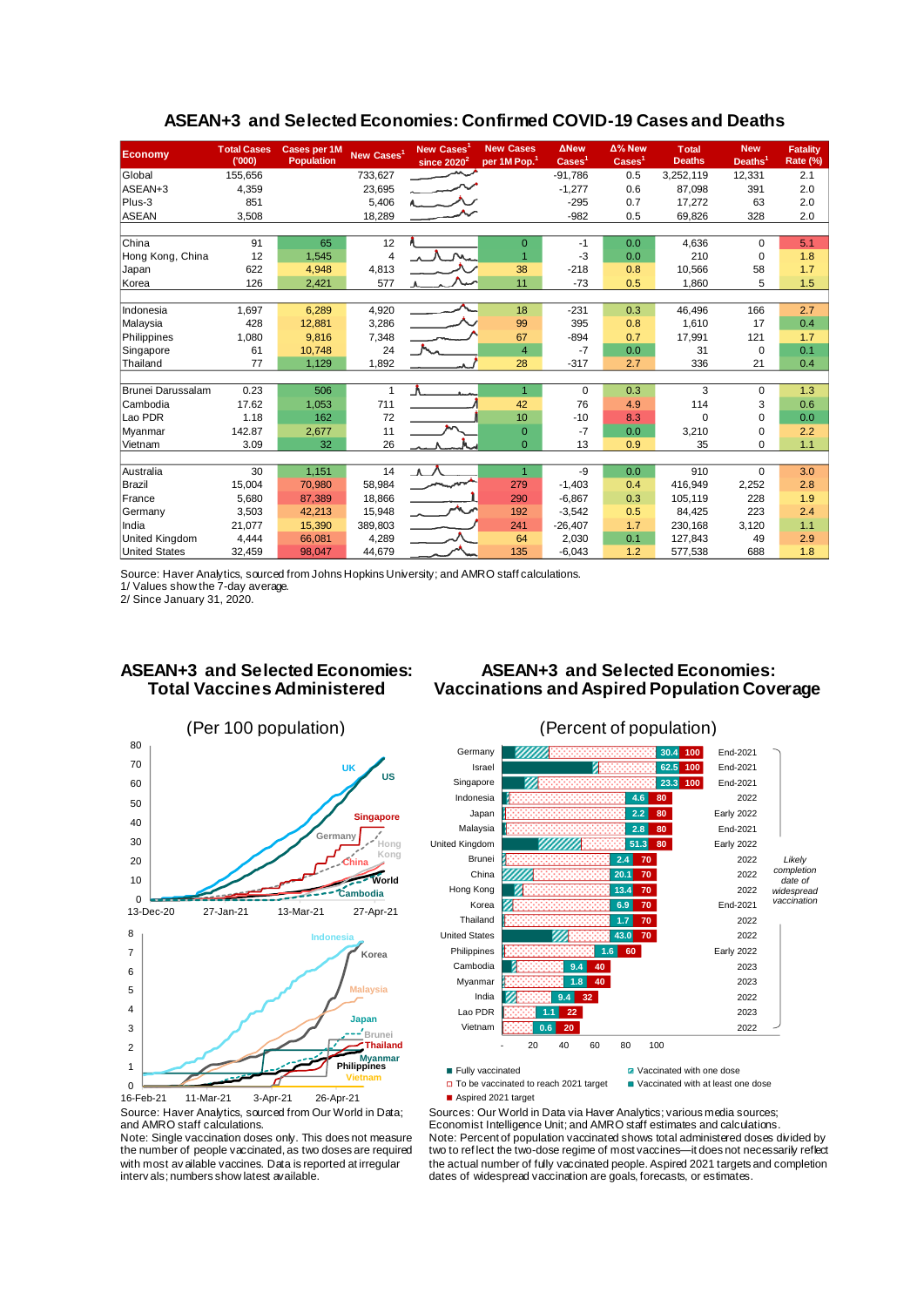

Source: Haver Analytics, sourced from Johns Hopkins University; and AMRO staff calculations.



Source: Haver Analytics, sourced from Johns Hopkins University; and AMRO staff calculations.

3